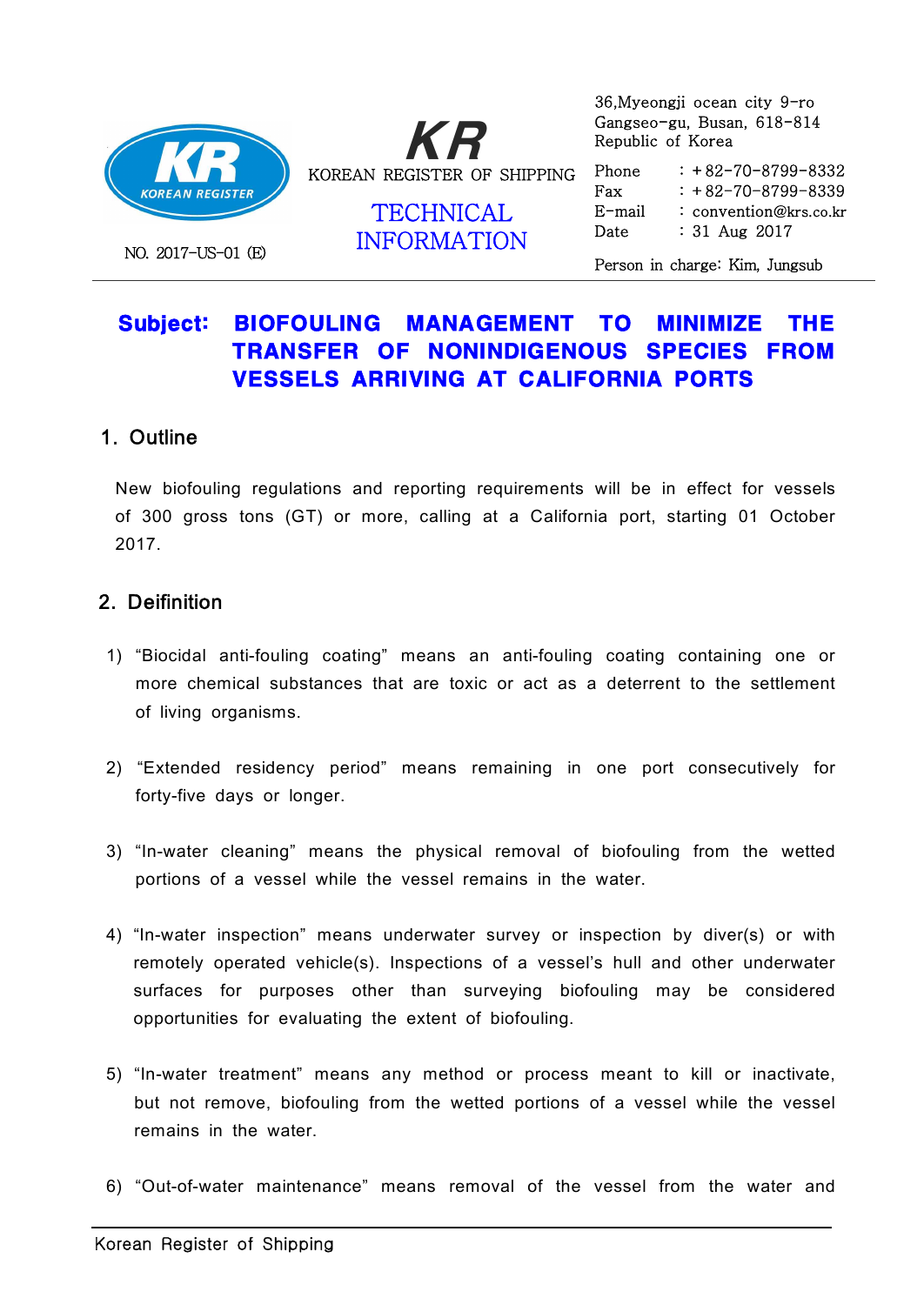placement into a dry dock or slipway for inspection or maintenance. Out-of-water maintenance is commonly referred to as dry docking.

 7) "Niche area" means an area on a vessel susceptible to biofouling due to variable hydrodynamic forces, susceptibility to coating system wear or damage, or inadequate protection by anti-fouling systems. Examples of niche areas include, but are not limited to, sea chests, bow thrusters, propeller shafts, inlet gratings, and out-of-water support strips.

### 3. Main Contents

#### 1) Application

- vessels of 300 gross tons (GT) or more, calling at a California port, on or after 01 October 2017.
- newly constructed vessels of 300 gross tons (GT) or more delivered into service on or after 01 January 2018.
- vessels of 300 gross tons (GT) or more beginning with completion of the first regularly scheduled out-of-water maintenance on or after 01 January 2018.

### 2) Main Contents

- a) on or after on 01 October 2017, all vessels will have to submit a completed "Marine Invasive Species Program Annual Vessel Reporting Form" at least twenty-four hours in advance of the first arrival of the calendar year at a California port. The previously required Hull Husbandry Reporting Form will no longer be used.
- b) on or after 01 January 2018, additional requirements for newly constructed vessels delivered into service on or after 01 January 2018, and to existing vessels beginning with completion of the first regularly scheduled out-of-water maintenance on or after 01 January 2018, will include:
	- Development of a Biofouling Management Plan, specifically for the vessel, providing a description of the biofouling management strategy for the vessel in sufficient detail to allow a Master or other appropriate ship's officer or crew member serving on the vessel to understand and follow the biofouling management strategy.
	- Creation and maintenance of a Biofouling Record Book, retained onboard the vessel, which must contain details of all inspections and biofouling management measures undertaken on the vessel since the beginning of the most recent scheduled out-of-water maintenance or since delivery into